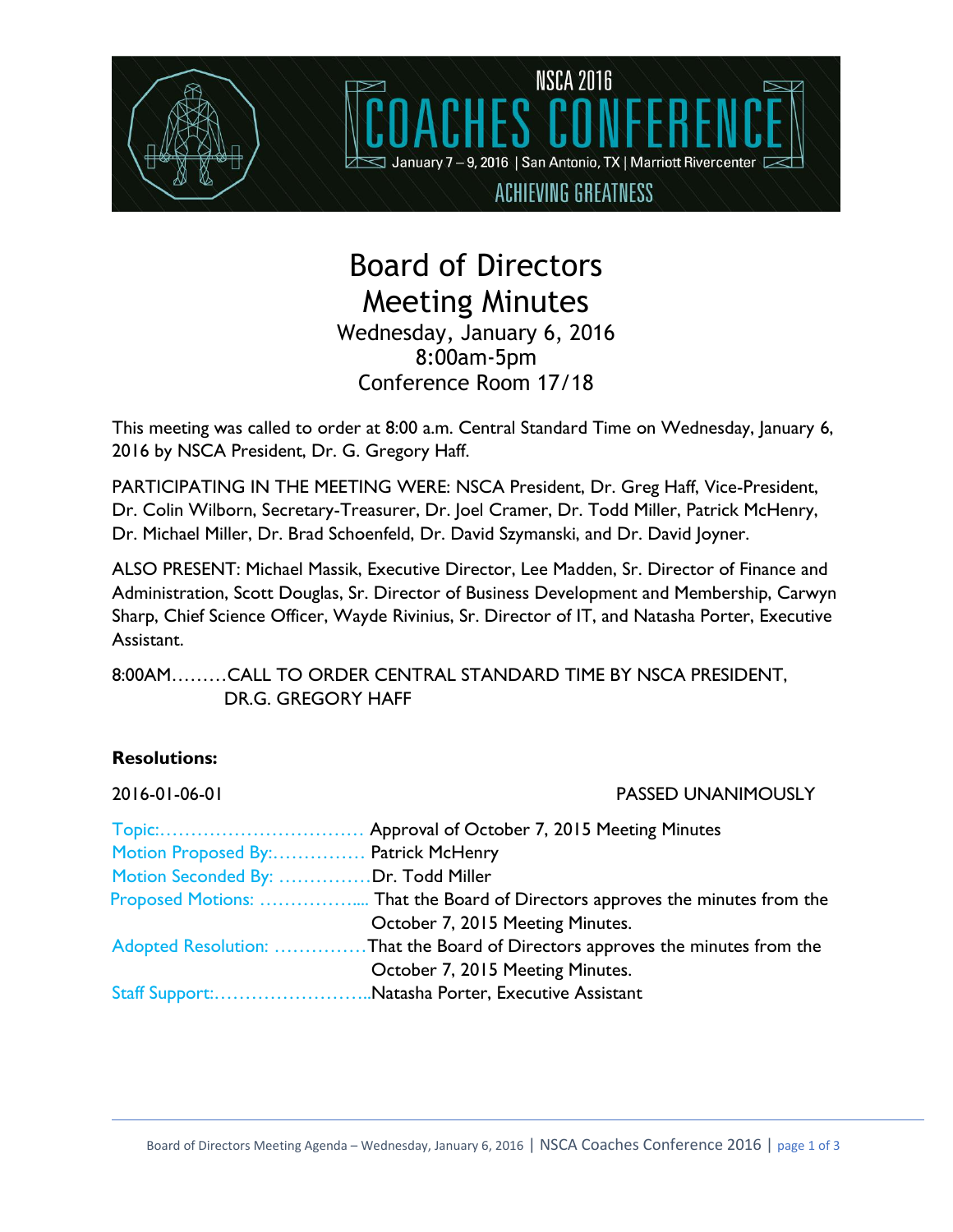

### 2016-01-06-02 PASSED UNANIMOUSLY

**NSCA 2016** 

January 7-9, 2016 | San Antonio, TX | Marriott Rivercenter L

**ACHIEVING GREATNESS** 

| Topic:                                  | Approval of R&E Committee Policies and Procedures -<br><b>Updating Existing Position Statements</b>                                                                                                                                                                                                                                                                                                                                                                                       |
|-----------------------------------------|-------------------------------------------------------------------------------------------------------------------------------------------------------------------------------------------------------------------------------------------------------------------------------------------------------------------------------------------------------------------------------------------------------------------------------------------------------------------------------------------|
| Motion Proposed By: Dr. Colin Wilborn   |                                                                                                                                                                                                                                                                                                                                                                                                                                                                                           |
| Motion Seconded By: Dr. David Szymanski |                                                                                                                                                                                                                                                                                                                                                                                                                                                                                           |
|                                         | Proposed Motions: That the Board of Directors approves the Updated R&E<br><b>Committee Policies and Procedures Existing Position</b><br><b>Statements</b>                                                                                                                                                                                                                                                                                                                                 |
| Adopted Resolution:                     | That the Board of Directors approves the Updated R&E<br><b>Committee Policies and Procedures Existing Position</b><br><b>Statements</b>                                                                                                                                                                                                                                                                                                                                                   |
|                                         | Staff Support:Dr. Carwyn Sharp, Chief Science Officer                                                                                                                                                                                                                                                                                                                                                                                                                                     |
| 2016-01-06-03                           | PASSED BY A VOTE OF 8, I RECUSAL<br>(Dr. Greg Haff) WITH STIPULATIONS                                                                                                                                                                                                                                                                                                                                                                                                                     |
|                                         | <b>Statement</b>                                                                                                                                                                                                                                                                                                                                                                                                                                                                          |
| Motion Proposed By: Dr. Colin Wilborn   |                                                                                                                                                                                                                                                                                                                                                                                                                                                                                           |
| Motion Seconded By:  Patrick McHenry    |                                                                                                                                                                                                                                                                                                                                                                                                                                                                                           |
|                                         | Proposed Motions: That the Board of Directors approves the final draft of the<br>Long-Term Athlete Development Position<br><b>Statement/Consensus Statement</b>                                                                                                                                                                                                                                                                                                                           |
| Adopted Resolution:                     | 1. While the authors noted in line 96-99 that there is<br>currently a lack of longitudinal well-controlled empirical<br>studies in long-term athletic development, this limitation is<br>clearly noted, and the authors did develop a document which<br>was based on and inclusive of the existing evidence, which is<br>the stipulation for a position statement.<br>2. Thus the Board approved with the stipulation that the<br>references to "consensus statement" in the document are |
| Staff Support:                          | replaced with "position statement."<br>Dr. Carwyn Sharp, Chief Science Officer                                                                                                                                                                                                                                                                                                                                                                                                            |
|                                         |                                                                                                                                                                                                                                                                                                                                                                                                                                                                                           |